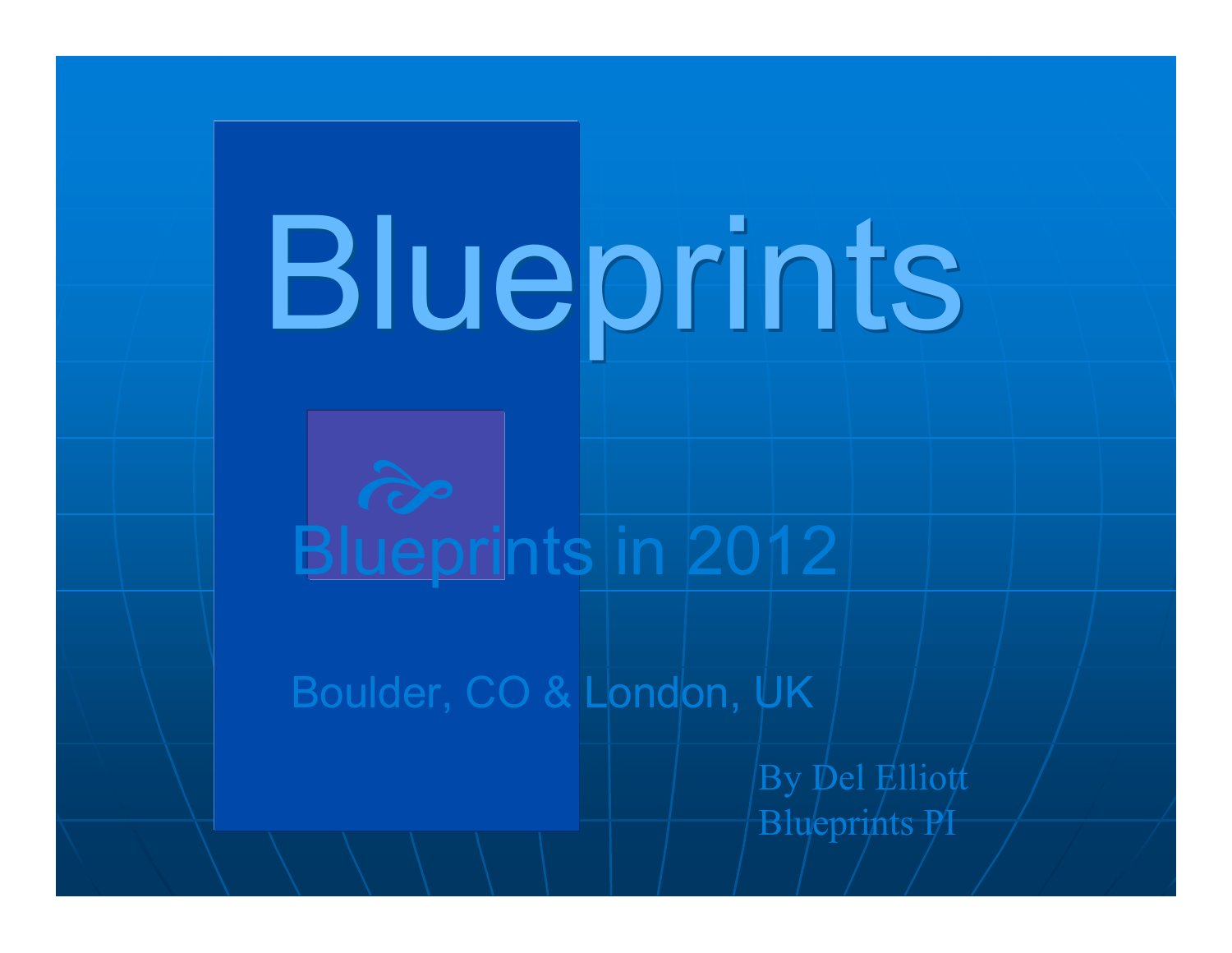## Blueprints and Evidence2Success Partnership

**Expanding Outcomes Expanding Advisory Board Up-Grading Standard** New, Up-graded Website New Blueprint Office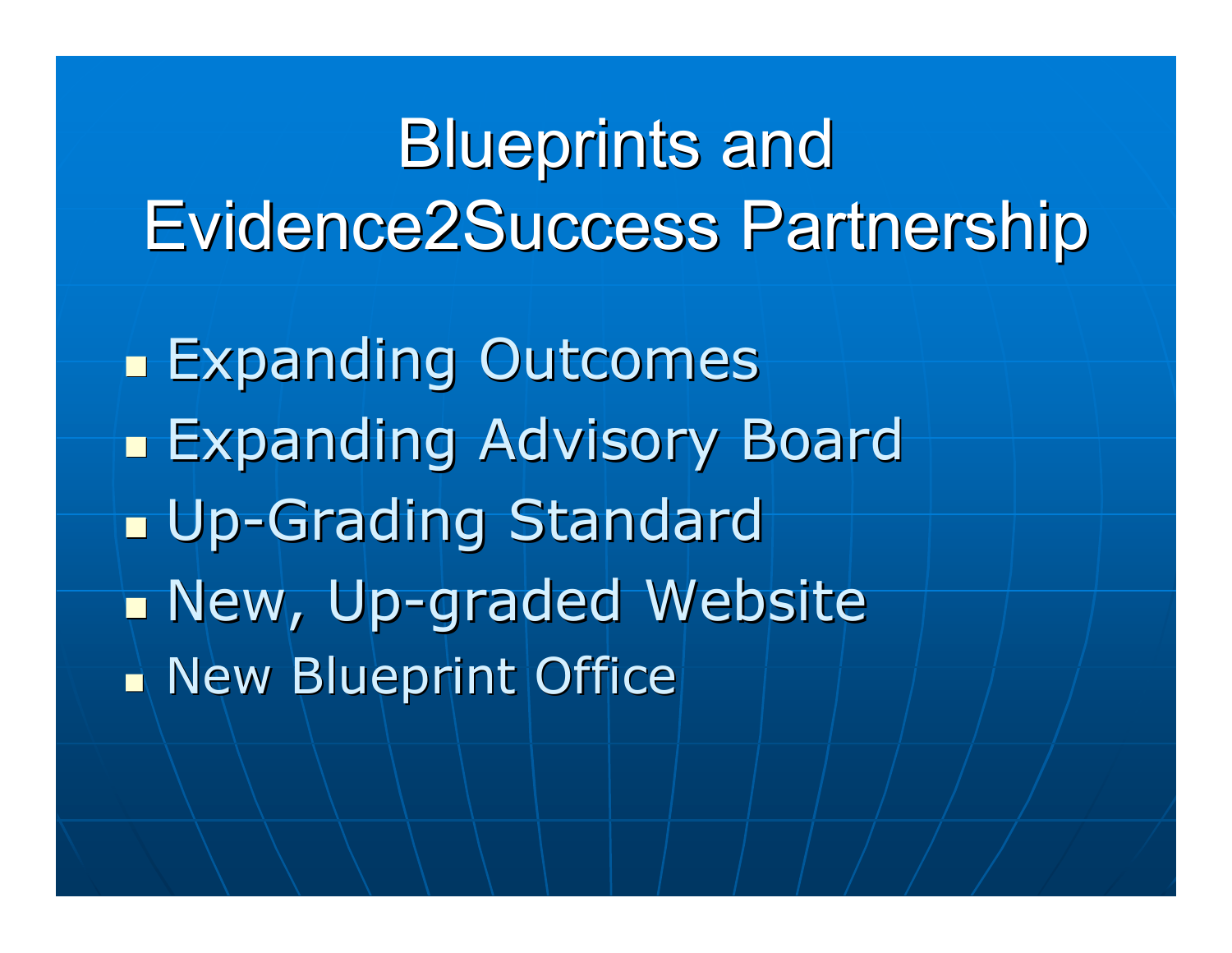## Blueprint Expanded Outcomes

#### **Avoiding Problem Behavior**

• Antisocial, crime/delinquency, substance use/abuse, child maltreatment, HIV/Aids, truancy, risky sex, etc.

#### **Educational Skills & Attainment**

• Grades, dropout/graduation, truancy, early cognitive development, ready for school, employment, etc.

#### **Emotional Well-Being**

• Anxiety, depression, PTSD, suicide, internalizing, etc.

#### Physical Health

- Obesity, chronic health problems, healthy birth, etc.
- **Positive Relationships** 
	- With positive parents, positive peers, positive adults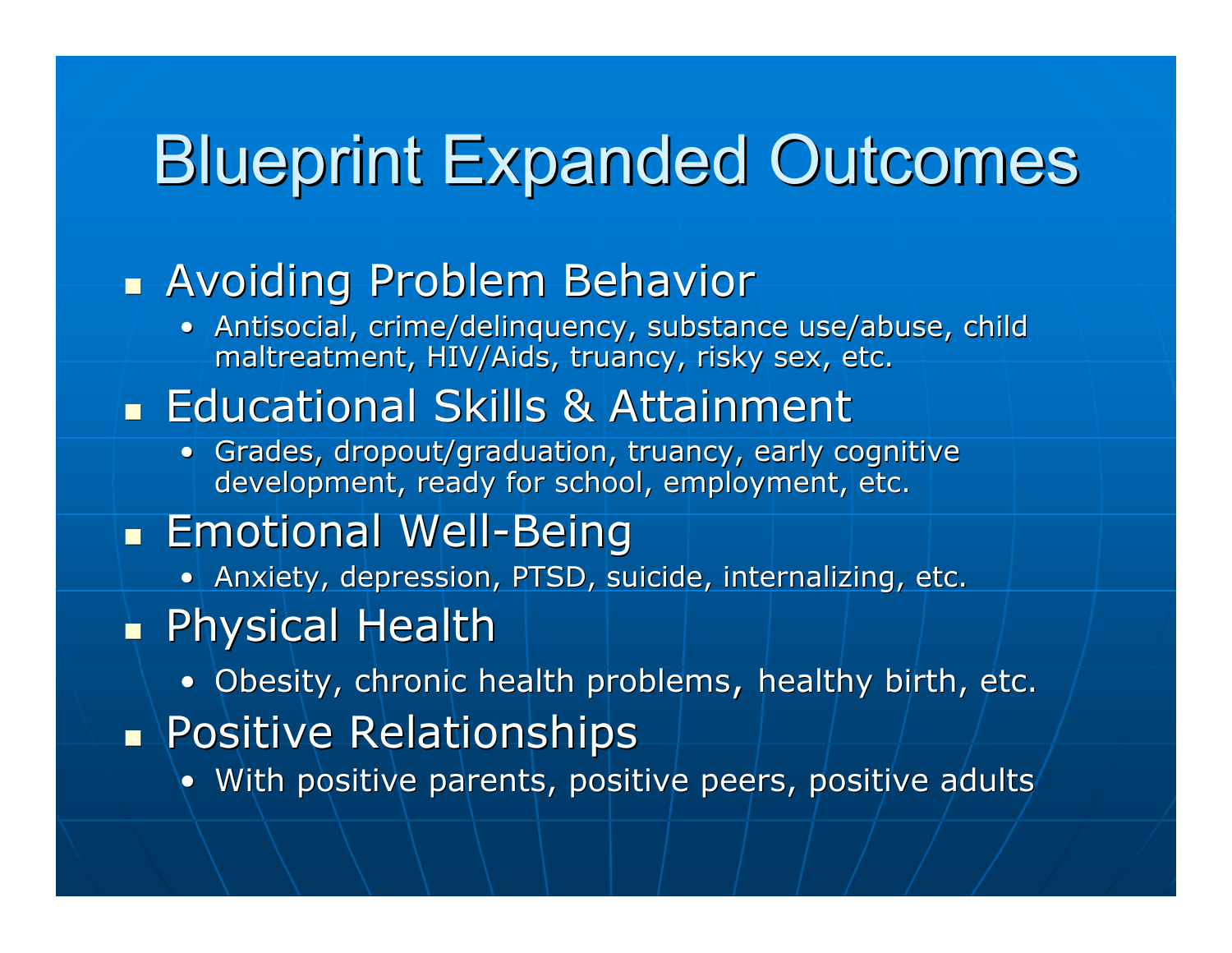## Blueprint Advisory Board

- **Steve Aos, Washington Institute for Public Policy**
- **Tom Cook, Northwestern University Del Elliott, University of Colorado Francis Gardner, Oxford University Denise Gottfredson, U. of Maryland**  David Hawkins, U. of Washington Bob Slavin, Johns Hopkins U. **Patrick Tolan, U. of Virginia**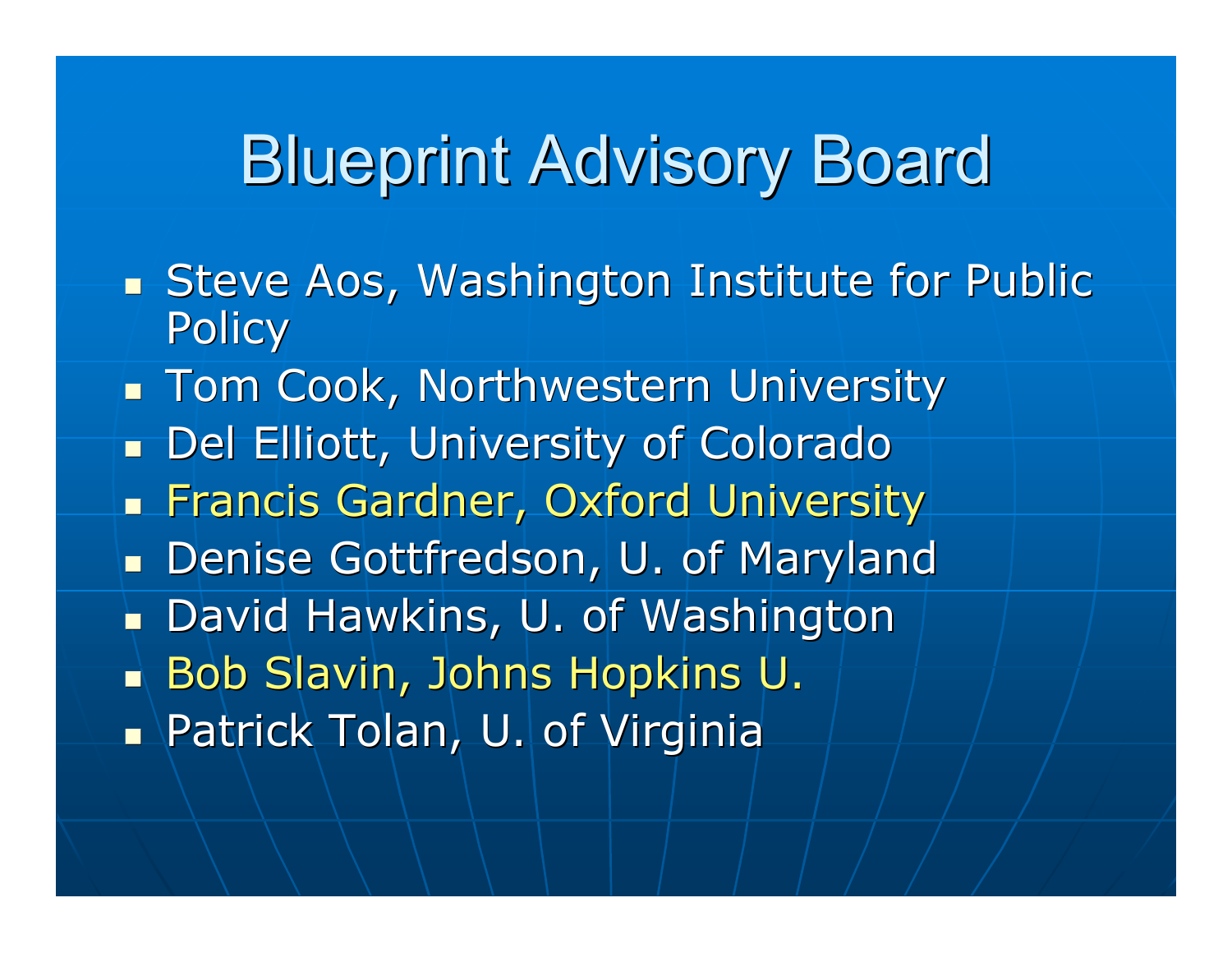## New Blueprint Rating Standard

**Review Domains:** 

• Evaluation Quality • Intervention Impact • Intervention Specificity • System Readiness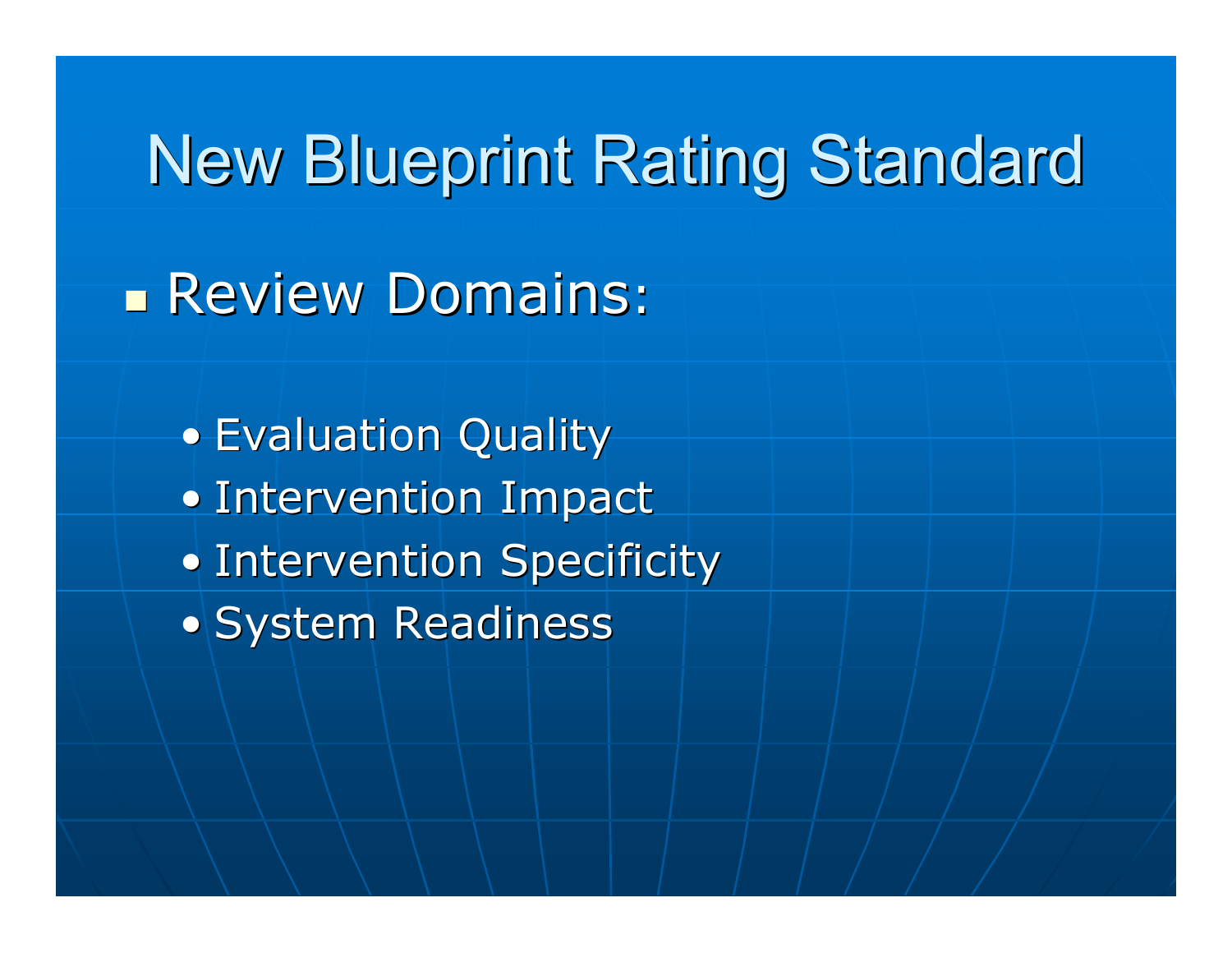## Model or Promising Rating

#### **Promising:**

- Meets minimum on all 4 domains
- 1 High quality RCT or 2 QEDs
- Significant positive effects
- No health compromising effects
- **Nodel:** 
	- Meets minimum on all 4 domains
	- 2 High quality RCTs or 1RCT and 1QED
	- Significant positive effects
	- Sustainability of 12 months or more on  $1$  outcome
	- No Health compromising effects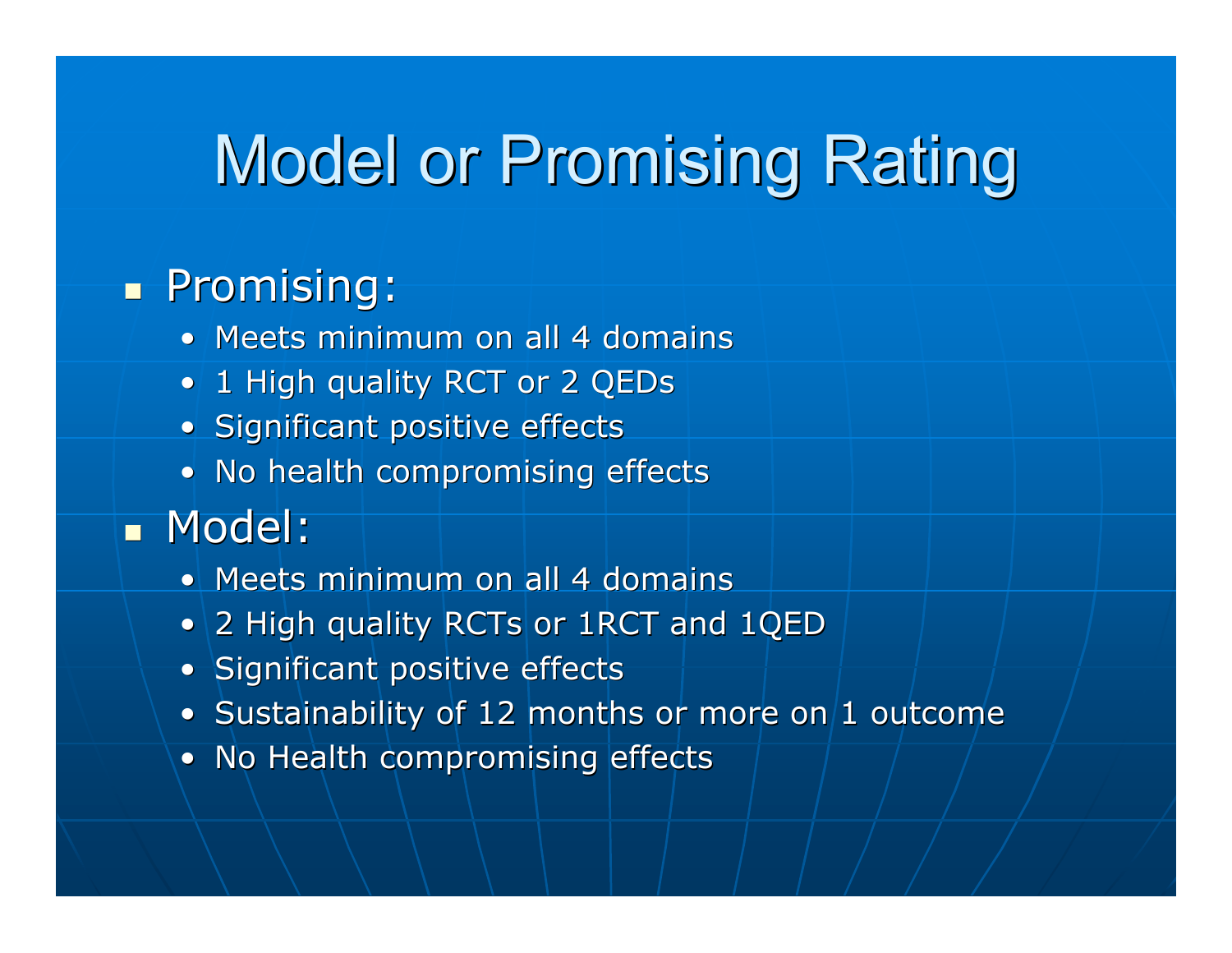### Blueprint Review Process

#### A Systematic Review Method\*

- Inclusive search for studies: reduce potential bias. 1000 programs reviewed
- Explicit eligibility criteria
- Studies screened by these criteria
- Review includes all screened studies
- Quantitative review- pre-established guidelines/rules
- Meta-analysis when appropriate
- Detailed write-up of review and decision

\*Campbell Collaboration, www.campbellcollaboration.org, Welsh and Farrington, 2006.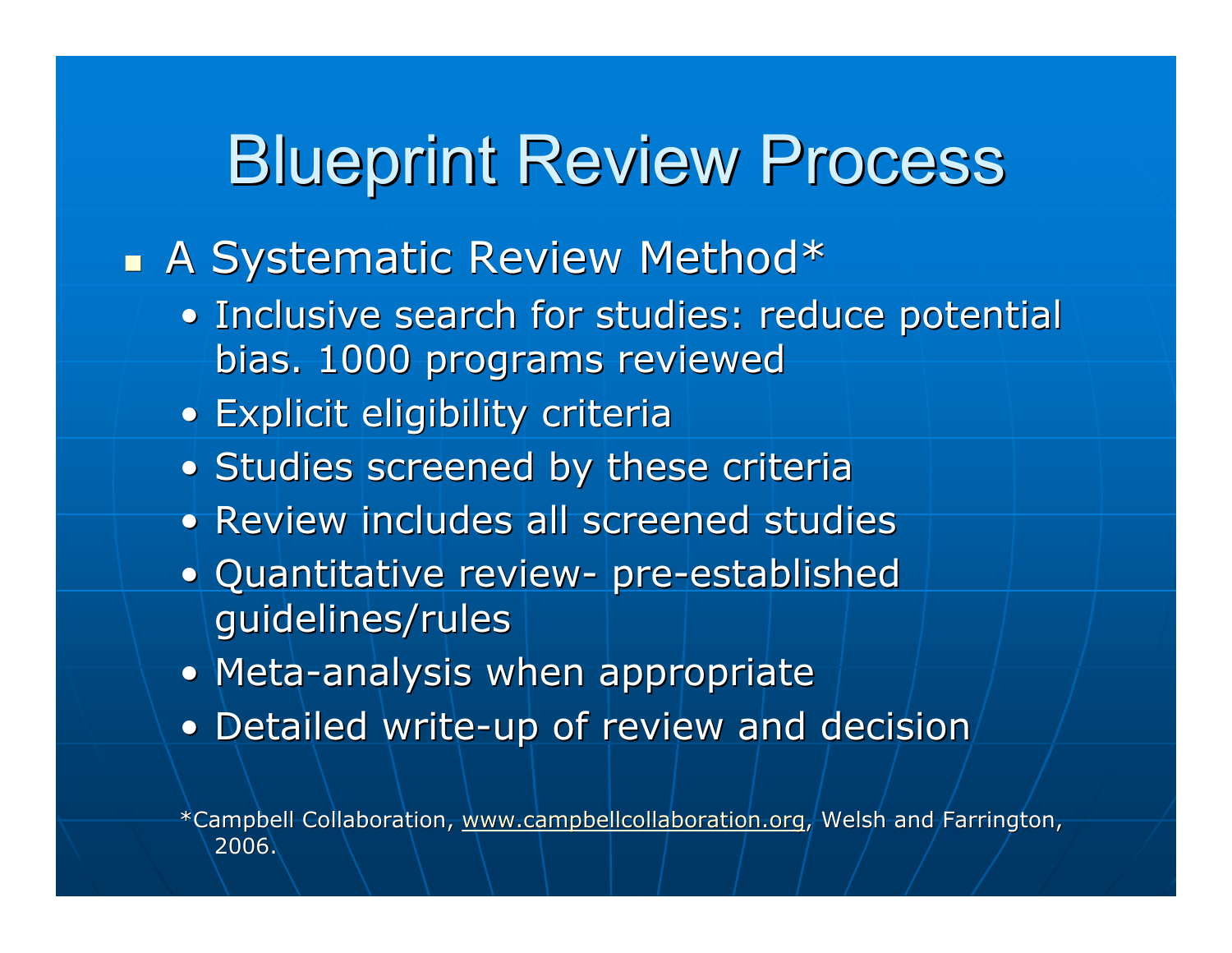## Blueprint Database Fact Sheet

**Program Name and Description**  Developmental/Behavioral Outcomes **Risk/Protective Factors Targeted Example 2 Contact Information/ Program Support Target Population Characteristics Program Effectiveness (Effect Size) Target Domain: Individual, Family, School, Community**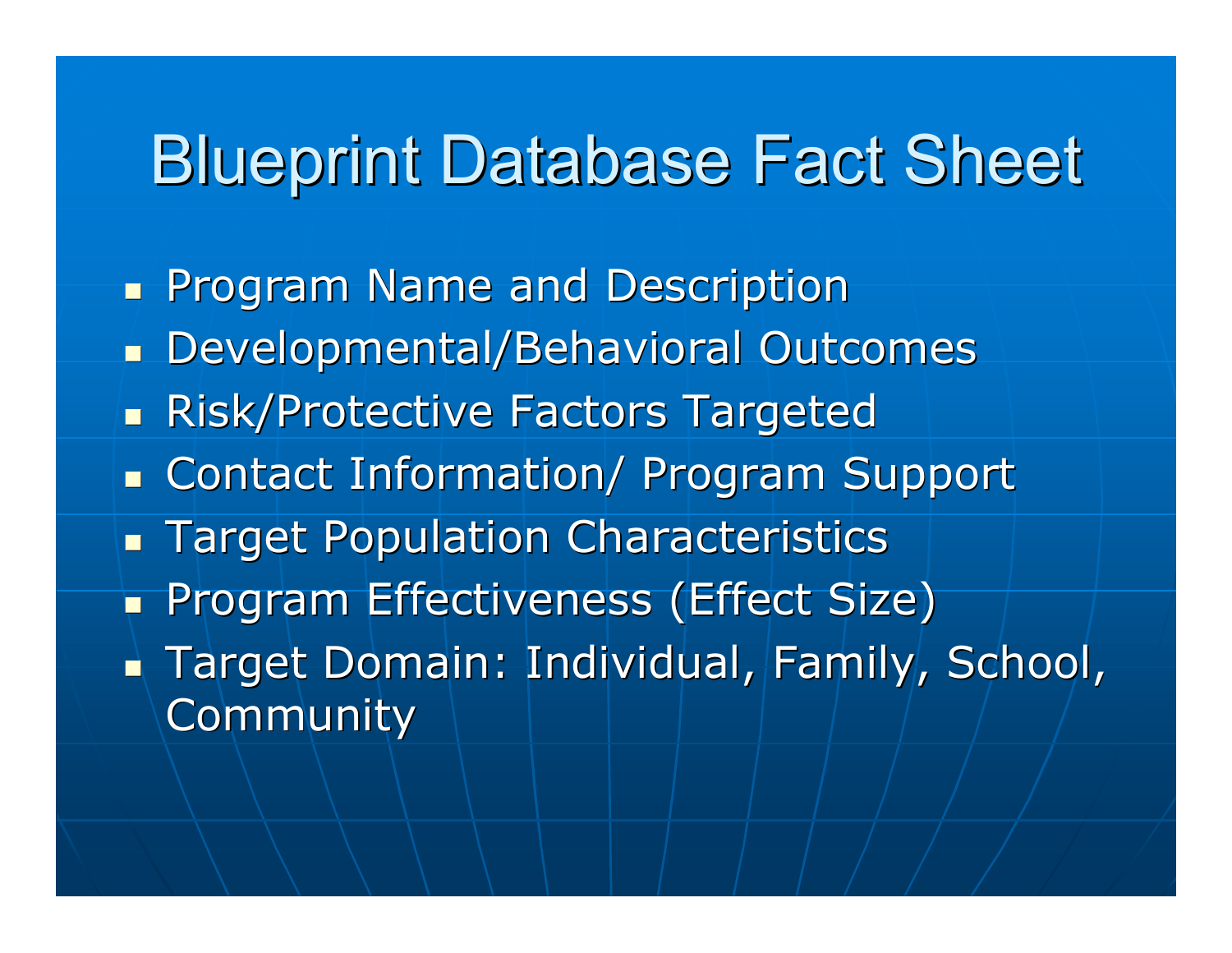## Blueprint Database Fact Sheet

**Logic/Theory Model Program Costs:** • Unit Cost, Start-up, Implementation, fidelity monitoring, other, Budget tool Benefit-Costs : • Benefits, Net Unit Benefit-Cost **Funding: Overview, Financing Sources and Strategies Program Materials References**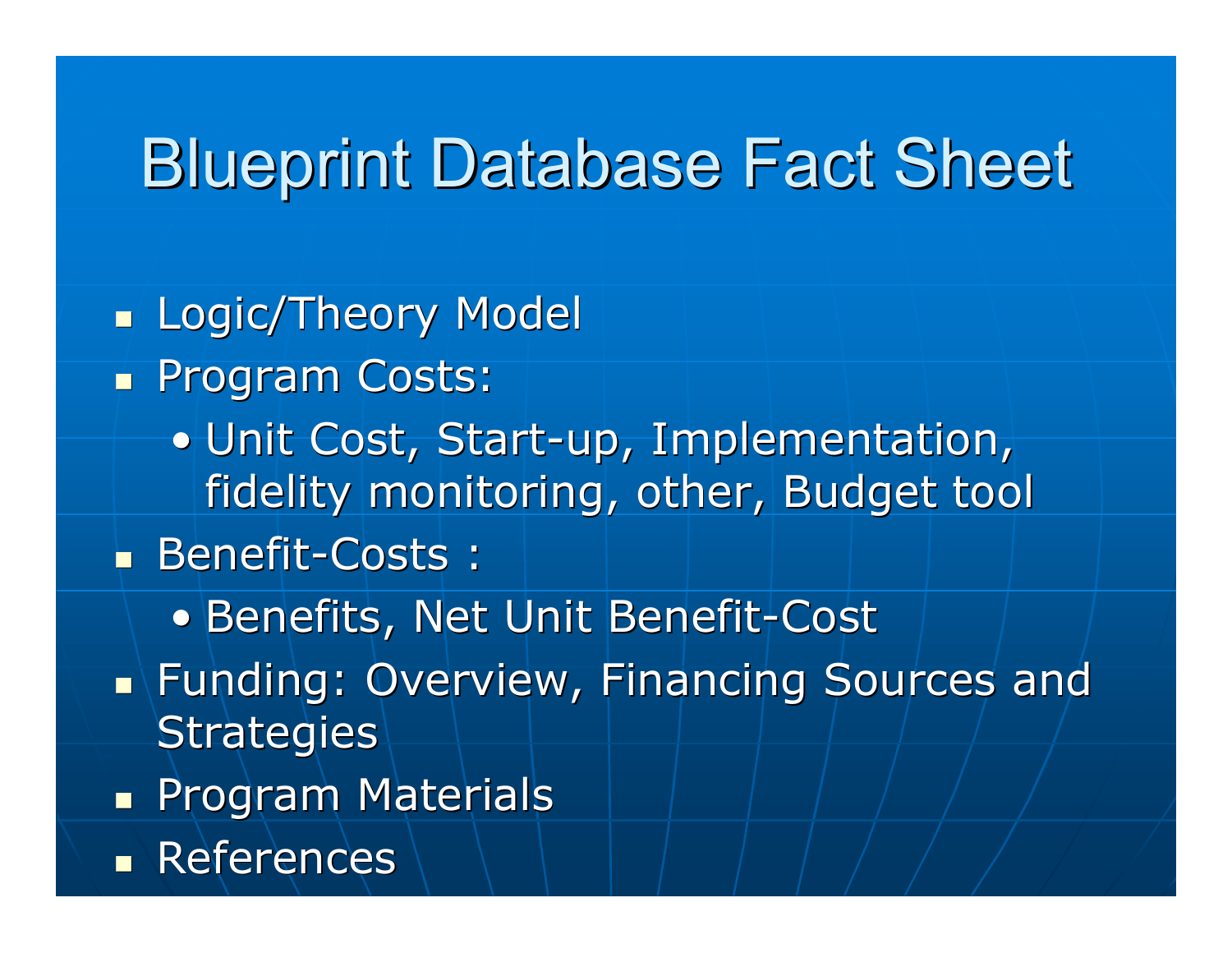## New Blueprint Website

#### **Expanded Information on Each Program**

- Outcomes targeted and *proven*
- Unit cost, startup cost, startup human resources, funding sources and strategies
- Benefit-Cost estimates, system readiness

#### **Improved Navigation**

- Search by outcome proven, risk/protective factor, type of program, target population, costs, cost-benefit
- Side-by side comparisons of programs

#### **Available October, 2012**